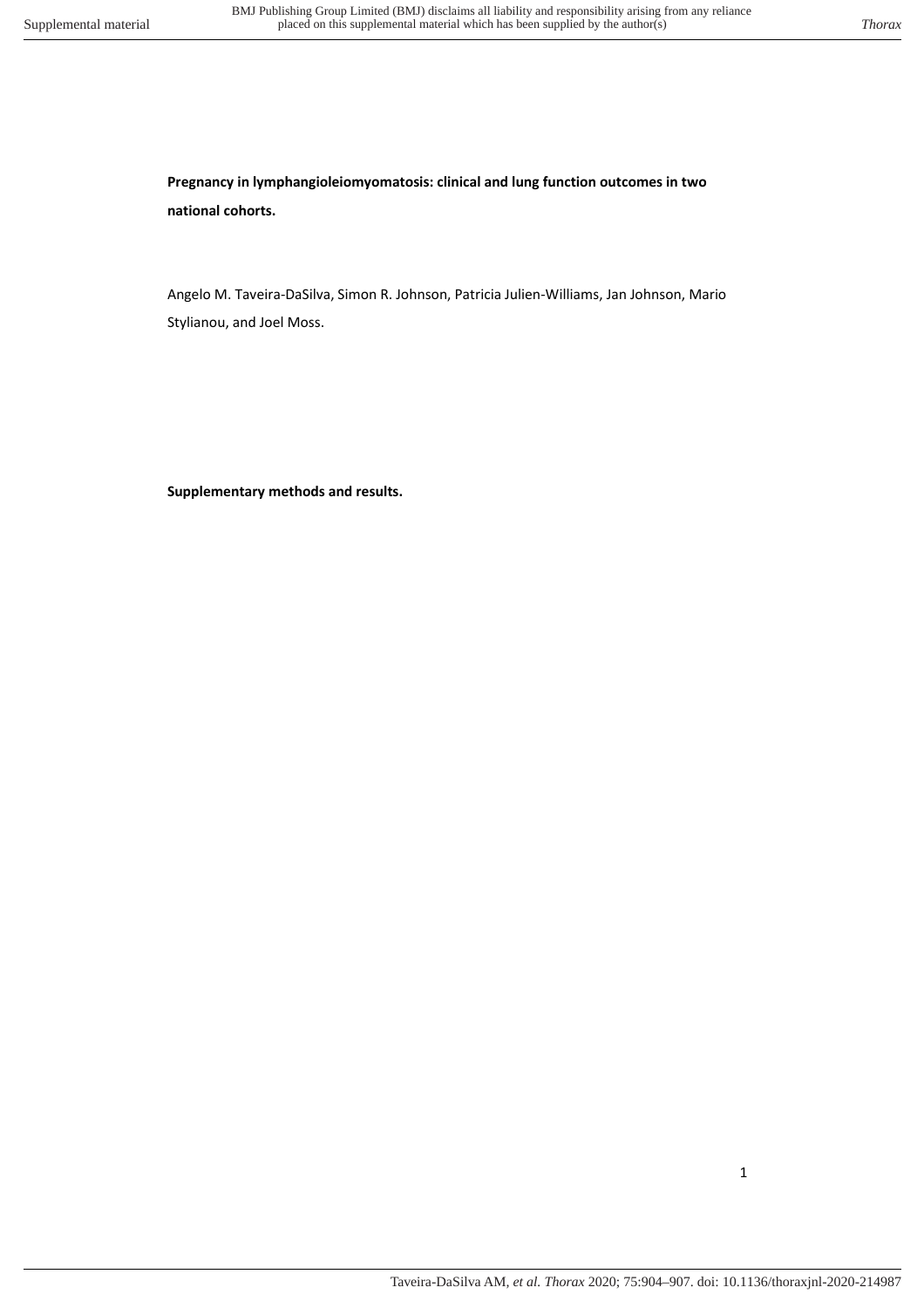## **Supplementary methods**

## **Subjects and data collection.**

Sixteen patients are the subject of this report. All had LAM as defined by current ATS/JRS criteria<sup>1</sup>. Nine patients participated in a UK country-wide study and were receiving clinical care at the UK LAM Centre. The remaining seven were enrolled at the NIH Clinical Research Center in a LAM natural history and pathogenesis protocol (NHLBI Protocol 95-H-0186). The studies were approved by East Midlands Research Ethics Committee (Reference 13/EM/0264) and the National Heart, Lung, and Blood Institute Institutional Review Board respectively. All subjects provided written informed consent.

Both cohorts prospectively recruited subjects to study the natural history of LAM. All clinical data and measurements were part of clinical care and taken according to individual medical need rather than at pre-determined intervals. All patients with clinical data prior to, and following pregnancy were selected for this study. Medical records of all patients were reviewed to establish time of gestation, date and method of delivery, fetal outcome, morbidity, complications during pregnancy, and clinical course before, during and following pregnancy. Pre and post-pregnancy pulmonary function data were available to evaluate changes in lung function. Of the 16 patients, 14 had at least one pre and post-pregnancy FEV<sub>1</sub> measurement, 12 had serial lung function data for FEV<sub>1</sub>, and 10 for DL<sub>co</sub>. In the case of the NIH patients, in those with pre and post-pregnancy CT scans available, we measured cyst scores, by quantifying the percentage of lung volume occupied by cysts, as previously described<sup>2</sup>.

Post bronchodilator lung function was performed either at the NIH Clinical Centre or lung function unit at Nottingham University Hospitals NHS Trust. As mTOR inhibitors reduce rate of loss of lung function, lung function measured when patients were taking an mTOR inhibitor was not included in the analysis. Rate of loss of lung function was calculated as the slope of a regression line through all measurements, calculated using Microsoft Excel as previously described<sup>3</sup>.

## **Statistical analysis.**

To determine whether pregnancy affected lung function, changes in lung function were examined using mixed effects models<sup>4</sup>. The primary endpoint was the comparison of rate of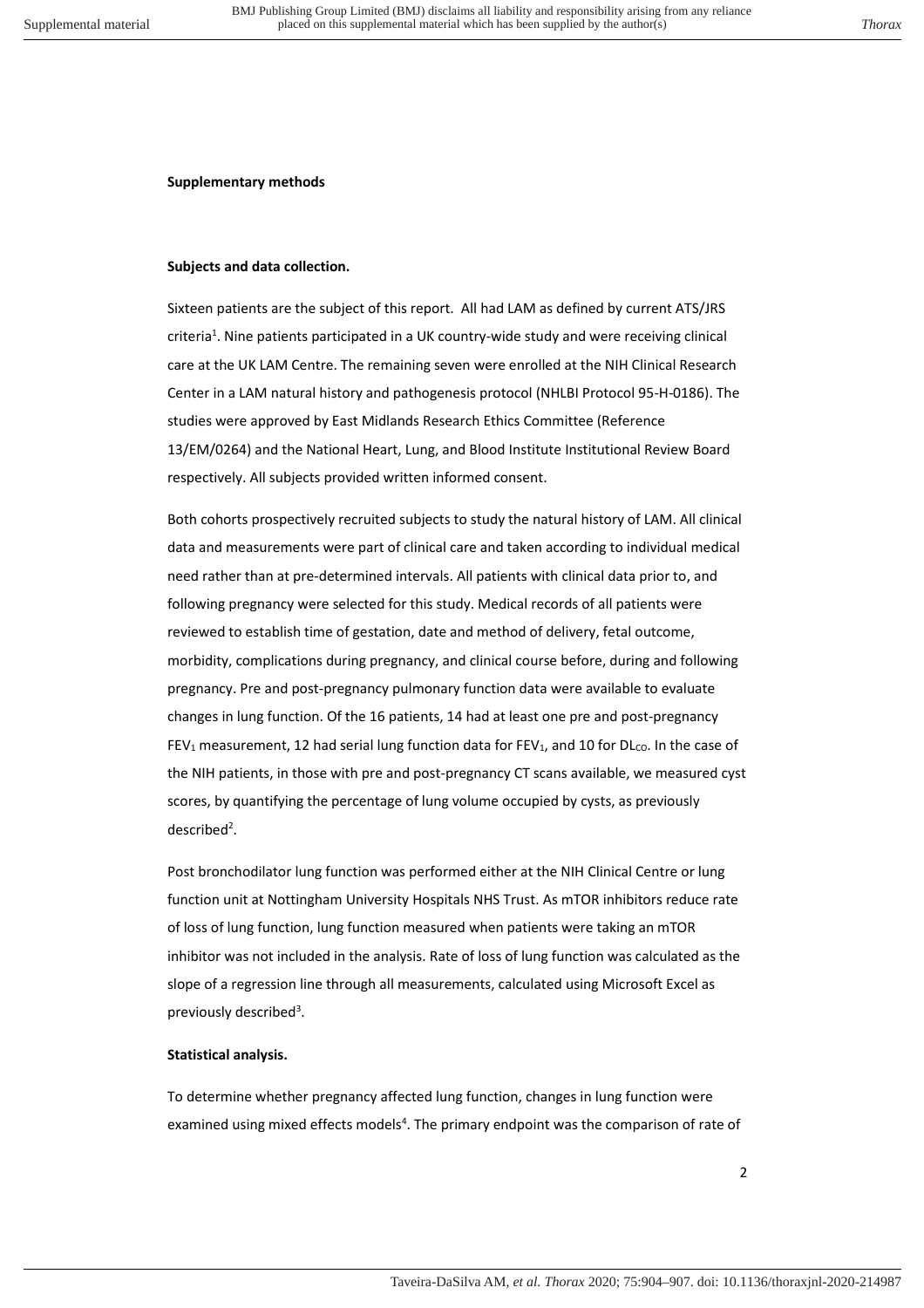loss of lung function before and after pregnancy. Analyses were adjusted for pre-pregnancy values of FEV<sub>1</sub>, DL<sub>CO</sub> and time of visit with timing of conception calculated from the foetal age at delivery. Generalized Additive Models with Kruskal-Wallis test were used to compare pre and post-pregnancy  $FEV_1$  and  $DL_{co}$ . Pairwise comparisons were performed if the overall significance test was ≤0.05.

Because our dataset contained a small number of subjects, the unstructured covariance matrix was thought to be the most flexible since it imposes no pattern on the covariances. However, the mixed effects modelling could not derive a variance matrix of covariance parameter estimates for  $D L_{CO}$  with the assumption of unstructured covariance matrix. We therefore used both the compound symmetry and the Toeplitz covariance matrix assumptions. We compared these covariance structures by using the same model but specifying a different covariance structure for each, comparing the two model fit statistics using AICC. Toeplitz performed better than the compound symmetry. Of note, when using FEV<sub>1</sub> as the outcome, Toeplitz performed as well as the unstructured covariance matrix. We therefore assumed Toeplitz as the correlation structure for all the analyses.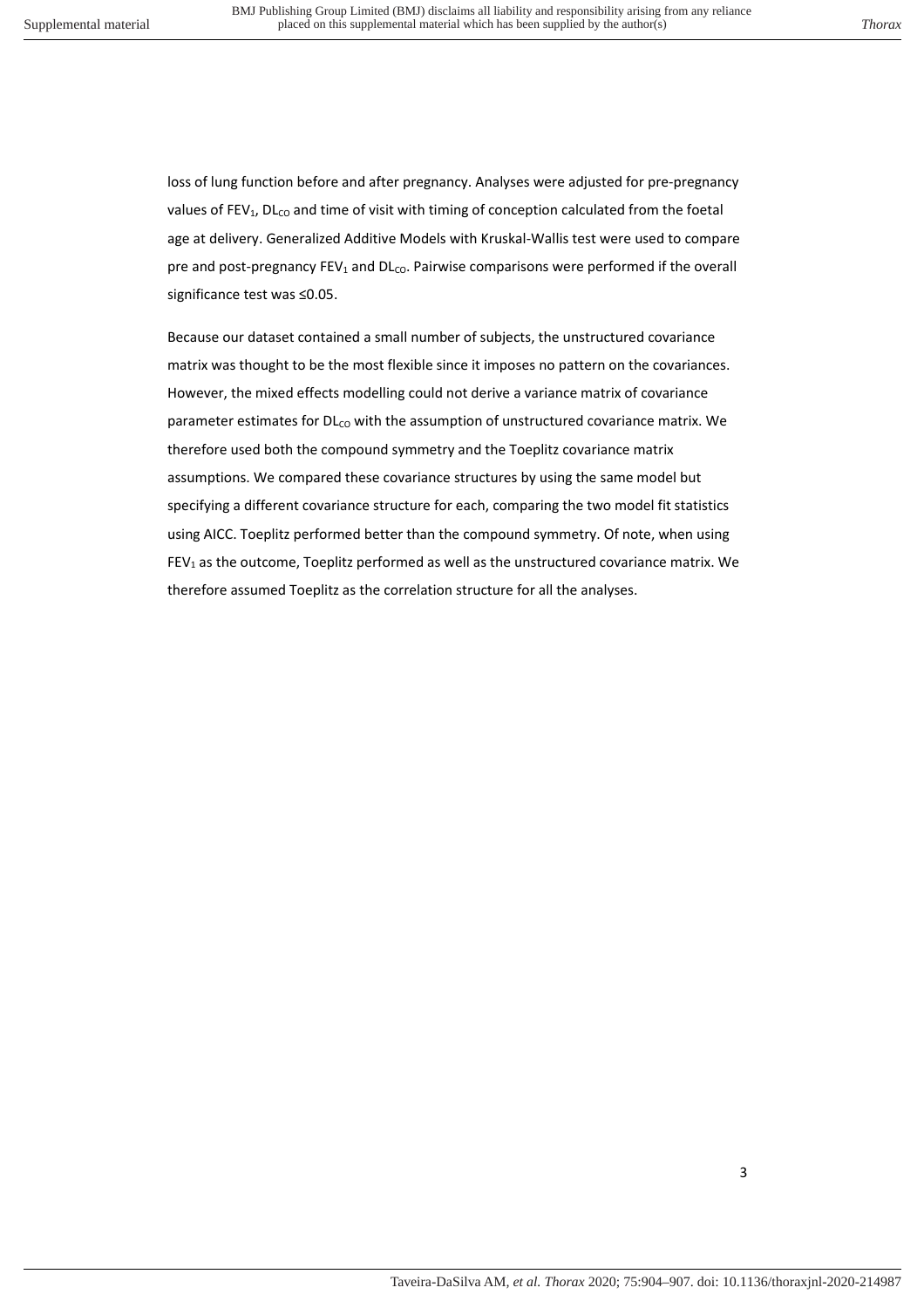**Supplementary results** 

**Supplementary figure 1. Combined pulmonary function tests for all visits**. Taken within 5 years of before or after conception, from all subjects. Depicted lines are based on a nonparametric (Loess) estimate of the relationship of PFT and time from conception. Negative time indicates years before conception.



**Supplementary figure 2. Lung function before and after pregnancy.** Values shown are FEV<sub>1</sub> ( $n=14$ ) and  $DL_{CO}$  ( $n=12$ ) closest before conception and closest following delivery for all subjects where data were available (both p<0.01 by paired t-test).

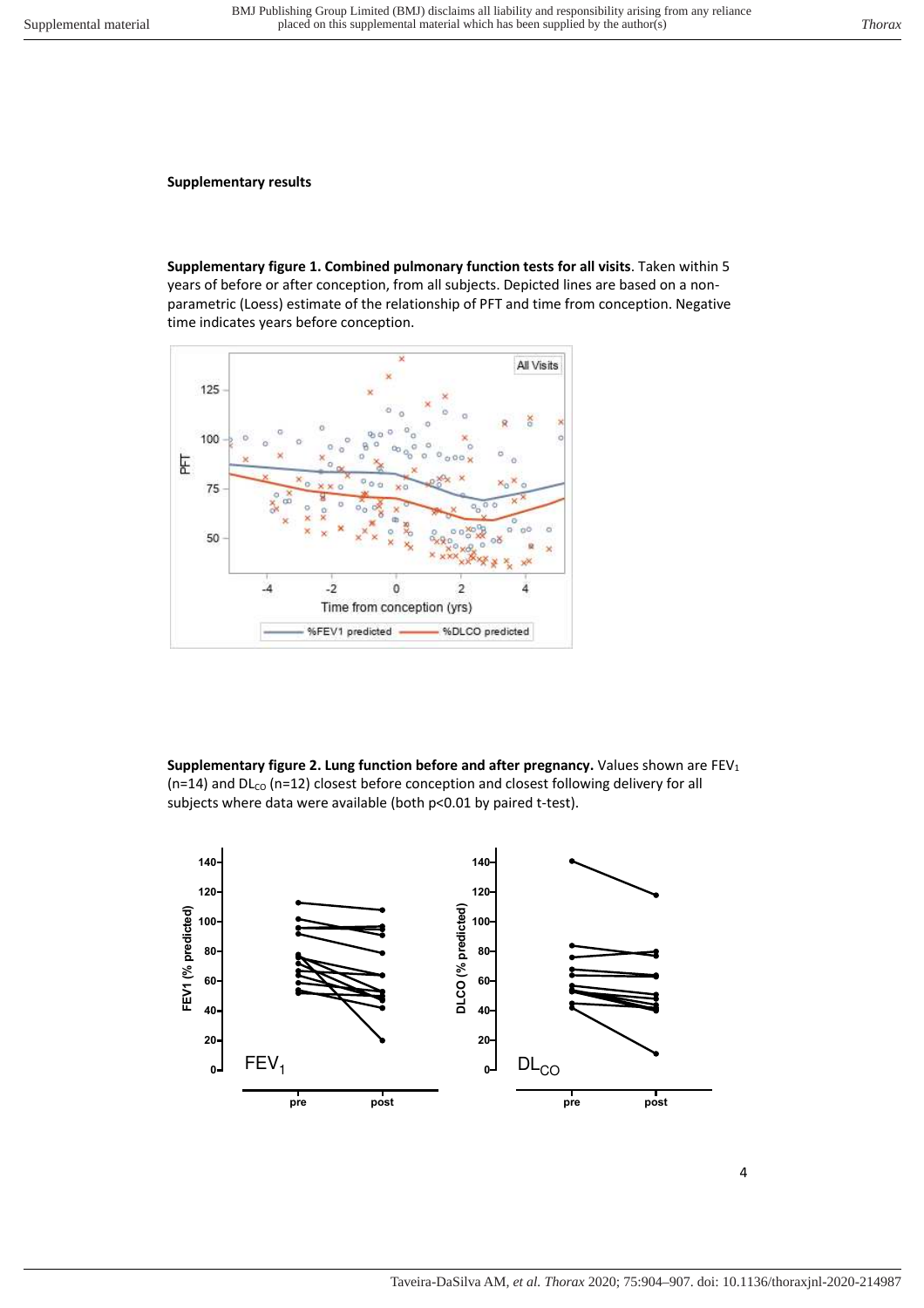pregnancy.

**Supplementary figure 3. Pre-pregnancy lung function and pregnancy associated lung function change are unrelated.** Figure shows the difference in pre- and post-pregnancy annual change in FEV<sub>1</sub> according to percent predicted FEV<sub>1</sub> prior to pregnancy. There was no significant association between pre-pregnancy lung function and change following